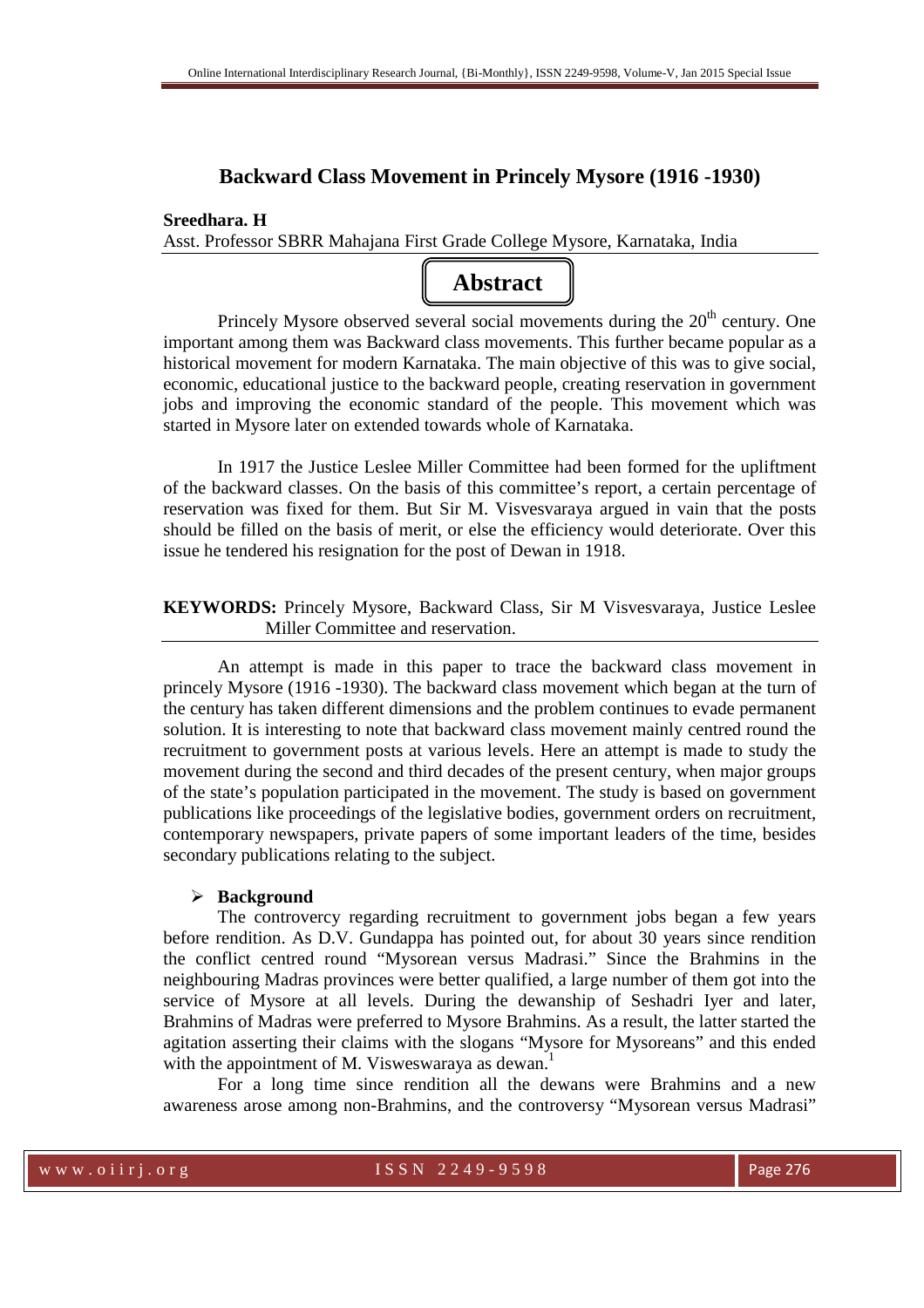transformed itself into "Brahmin versus non-Brahmin" in the second decade of the present century.<sup>2</sup>

 The backward classes, who constituted about 90% of the total population of the state, by and large, remained uneducated and did not have proper representation in the legislative bodies or in government service. There were signs of awakening among them early in the present century and they started organizing themselves on communal basis.<sup>3</sup> They were influenced to a large extent by similar movements in the neighbouring British Indian provinces of Madras and Bombay.

The backward classes resented and reacted to the political influence and dominance in the government service of one community during the second decade of the present century in the state. There were similar movements in Madras and Bombay. As such, influenced by the reaction of the backward classes in the neighbouring British Indian provinces, some leaders of backward classes in Mysore state also became vociferous in expressing their grievances. As a leader pointed out, public life in India at that time meant chiefly a scramble for places and offices. As C.R. Reddy pointed out "office is a social lever of the highest importance and as such we must see that we get our share..."<sup>4</sup> It was felt necessary that those offices were distributed fairly as between the different classes of people.

The first meeting of the backward classes "convened by the leading sympathizers of the cause of the masses,"<sup>5</sup> was held on November 18, 1917 at Bangalore under the presidentship of Annaswami Mudaliar. About 3000 people representing 30 communities were present at the meeting.

M. Basavaiah, who had earlier in 1916 unsuccessfully moved a resolution in the Mysore Legislative Council pleading for special funds for scholarship to backward classes,<sup>6</sup> addressed the meeting first. In his survey of the political situation in the state, he held that there was "the disproportion of the development of a section of lakhs of people compared with the different sections composed of a population over twenty-eight times as large from the statistics in the different grades of education and the representation of various communal interests in the Representative Assembly, local boards, municipalities and the Legislative Council. Hence, the political voice of 90% of the people was almost nothing compared with the development of one community which had monopolized it. S

Such a difference was seen in all the stages of administration from the village to the highest council."<sup>7</sup> He called upon the backward class people to speak out boldly and bring them to the notice of the ruler. He emphasized that they needed a common platform for all people where they may be equally treated.

Basavaiah held that the monopolist controls all offices, the press and the selfgoverning bodies and manufactures public opinion. He warned the authorities of their opposition to the increase of the powers of all bodies if communal representation was not given to them and said "we want the state to be ruled by the sovereign and his people but no oligarchy."<sup>8</sup> He called upon the backward class people to organize themselves and to make clear two things that (i) "we cannot and will not accept the monopolist's leadership in social and political matters; (ii) that we will speak in our own voice, express our own feelings, demand our own rights and safeguard our own interests." He held for all that, communal representation was absolutely necessary.<sup>9</sup>

In view of the government proposal to give increased powers to local bodies, a resolution was moved by M. Subbaiah urging upon the government about the "imperative

#### w w w . o i i r j . o r g I S S N 2 2 4 9 - 9 5 9 8 Page 277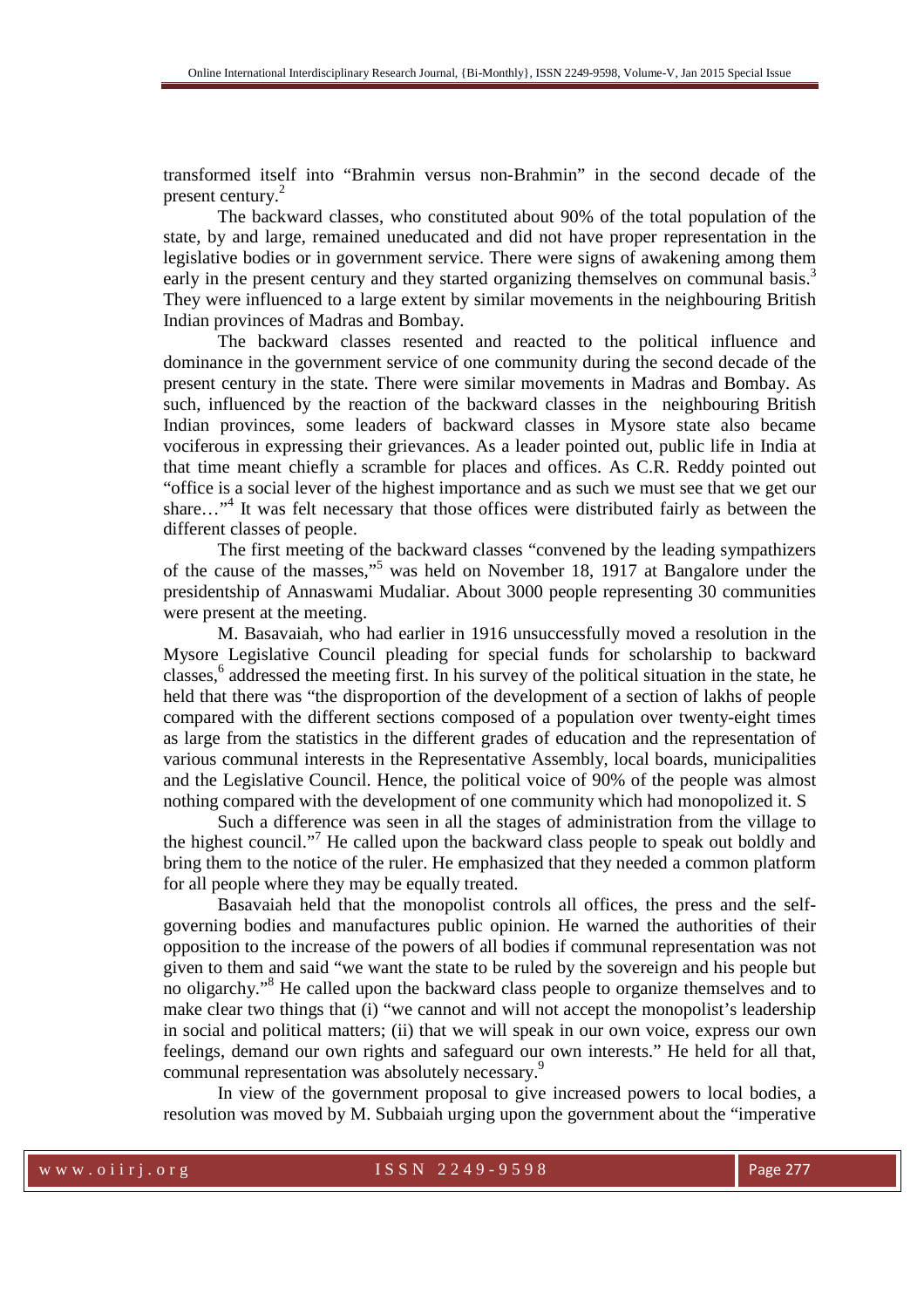necessity of enabling all communities to equally participate in the benefits of the scheme" by remodeling the legislative and local bodies and "by the introduction of the principle of communal representation, so as to make them really democratic, well balanced and truly popular."<sup>10</sup>

 In Mysore, also a meeting of the backward class people was held in November 1917, at D. Banumaiah School under the presidentship of Rao Saheb H. Channaiah and in a resolution demanded representation for all communities in the legislative and executive bodies of the government.<sup>11</sup>

 The leaders of the backward class people felt the need for an organization of their own to represent their grievances. Hence, at a meeting held on December 6, 1917, they founded 'Prajamitra Mandali' the first political party in Mysore state. Rao Saheb H. Channaiah became the President and M. Basavaiah became its organizing secretary. Mohammed Kalami, D. Banumaiah, Mohammed Abbas Khan, M. Subbaiah and others constituted the executive committee.<sup>12</sup> They decided to submit a memorial to the Maharaja about their demands for equal representation of all communities in various bodies. The executive committee meeting of Prajamitra Mandali met in Bangalore on February 17, 1918 under the presidentship of H. Channaiah and was attended by representatives from different parts of the state. The committee decided to publish a manifesto and it was unanimously approved. It demanded facilities for the spread of education among all the backward communities and representation in the government service on population basis. $^{13}$ 

 A branch of the Prajamitra Mandali was started at Mysore at meeting held on February 10, 1918 at D. Banumaiah school under the presidentship of Channaiah. The objectives of the Mandali were reiterated at the meeting.<sup>14</sup>

 In response to the demands made by backward class people, the government decided to set apart a sum of Rs. 1 lakh to the education of backward classes. The backward class leaders submitted a memorandum to the Maharaja in June 1918 to undo the injustice caused to them. The Maharaja expressed his deep sympathy with the demands of the backward classes and assured them of special facilities at their advancement.<sup>15</sup> Some facilities like fee concessions, scholarships were given to backward class students and the recruiting authorities were directed to give preference to them.

### *JUSTICE MILLER COMMITTEE (1918-1919)*

 On the resignation of M. Viswesvaraya in 1918, M. Kantharaj Urs was appointed the dewan and he was the first non-Brahmin. The question of adequate representation of all communities in the state in the public service had engaged the attention of the government for some time. In 1918 the government felt the need for a comprehensive review of the situation and for taking more definite measures for the increased representation of backward communities. In August 1918, a committee was appointed with Leslie C. Miller as Chairman, C. Srikanteswara Iyer, M. Muthanna M. C. Ranga Iyengar, H. Chennaiah, Gulam Ahmed Kalami and M. Basavaiah as members.

 The terms of the committee were "(i) changes needed if any, in the existing rules of recruitment to the public service, (ii) special facilities to encourage higher and professional education among members of the backward communities, (iii) any other special measures which may be taken to increase the representation of the backward communities in the public service without materially affecting efficiency."<sup>16</sup> The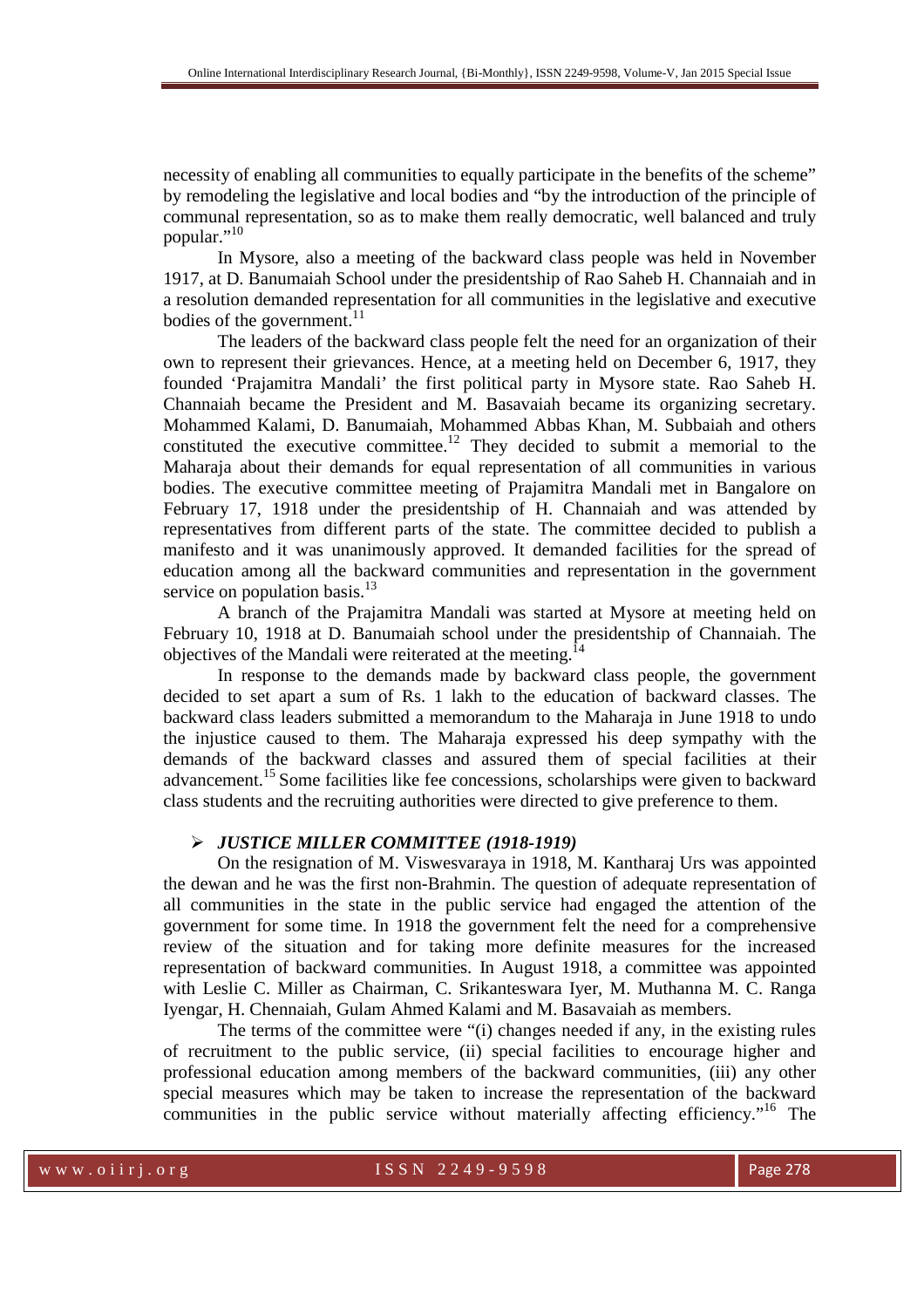committee submitted its report in July 1919 and the government obtained the opinions of heads of departments. The civil servants opposed the report. After careful consideration, the government decided to attempt "at a definite standard of representation of the backward communities in the public services," and decided "that the proportion of the members of backward communities…. Should be gradually raised to 50 per cent of the total strength within seven years."<sup>17</sup>

 The committee defined the backward communities as "all communities other than Brahmins who are not now adequately represented in the public service."<sup>18</sup>

 The orders constituted "no more than a legitimate and inevitable step in the direction of the fulfillment of a policy inaugurated" by previous dewans. In fact, as early as 1892, while considering the question of recruitment to the civil service, K. Seshadri Iyer had recorded in a minute the necessity "to maintain a proper proportion of all classes in the services" and had remarked that Brahmin community was well represented.<sup>19</sup> In spite of that, the Miller Committee report and the government order thereon had been the subject-matter of severe criticism at the hands of those who had dominated public opinion from the vantage point of official position which had been exclusively in their possession.<sup>20</sup> Even the Hindu of Madras upheld the orders on Miller Committee report and criticized the opposition voiced by the Brahmin groups in Mysore.<sup>21</sup>

 Orders were passed providing many facilities for the amelioration of weaker sections. Fees was abolished upto Middle school level and backward class students were given scholarships which were allotted to deserving students by committees consisting of both official and non-official members. Additional facilities like writing materials were supplied to Panchama boys. All schools were thrown open to panchamas and it was opposed by the orthodox groups who demanded the withdrawal of that order. But the Maharaja showed statesmanship in taking a firm stand by declaring that they were also his subjects and thus silenced the opposition of the orthodox groups.<sup>2</sup>

 After Miller Committee report and the government orders thereon, the situation in regard to representation of backward classes in government service improved substantially. The government instructed the heads of departments to give adequate representation to all communities and directed them to furnish annual returns of appointments made. The government called for explanation of those officers who did not furnish information and held them responsible for the omissions in not adhering to the G.O. on communal representation.<sup>23</sup>

 As a result of a number of measures taken by government, representation of backward classes in government service increased from 30% in 1921 to 42% in 1926. Mirza Ismail followed a conciliatory policy and the government ordered to give 3 out of 4 to backward class candidates in departments where representation had not reached the stipulated 50% and to give 2 out of 3 in the departments where 50% had reached.<sup>24</sup>

#### *BACKWARD CLASS CONFERENCE(1929)*

 The Prajamitra Mandali and the backward class movement in Princely Mysore reached a definite stage of its agitation, when they held the first statewide non-brahmin conference at Mysore in October 1929 under the presidentship of Arcot Ramaswamy Mudaliar. As the president pointed out, the very fact that the backward class movement had survived for so many years should convince the critics that "there is some cardinal principle of truth and justice on which it is based, some rocky foundation of equity from